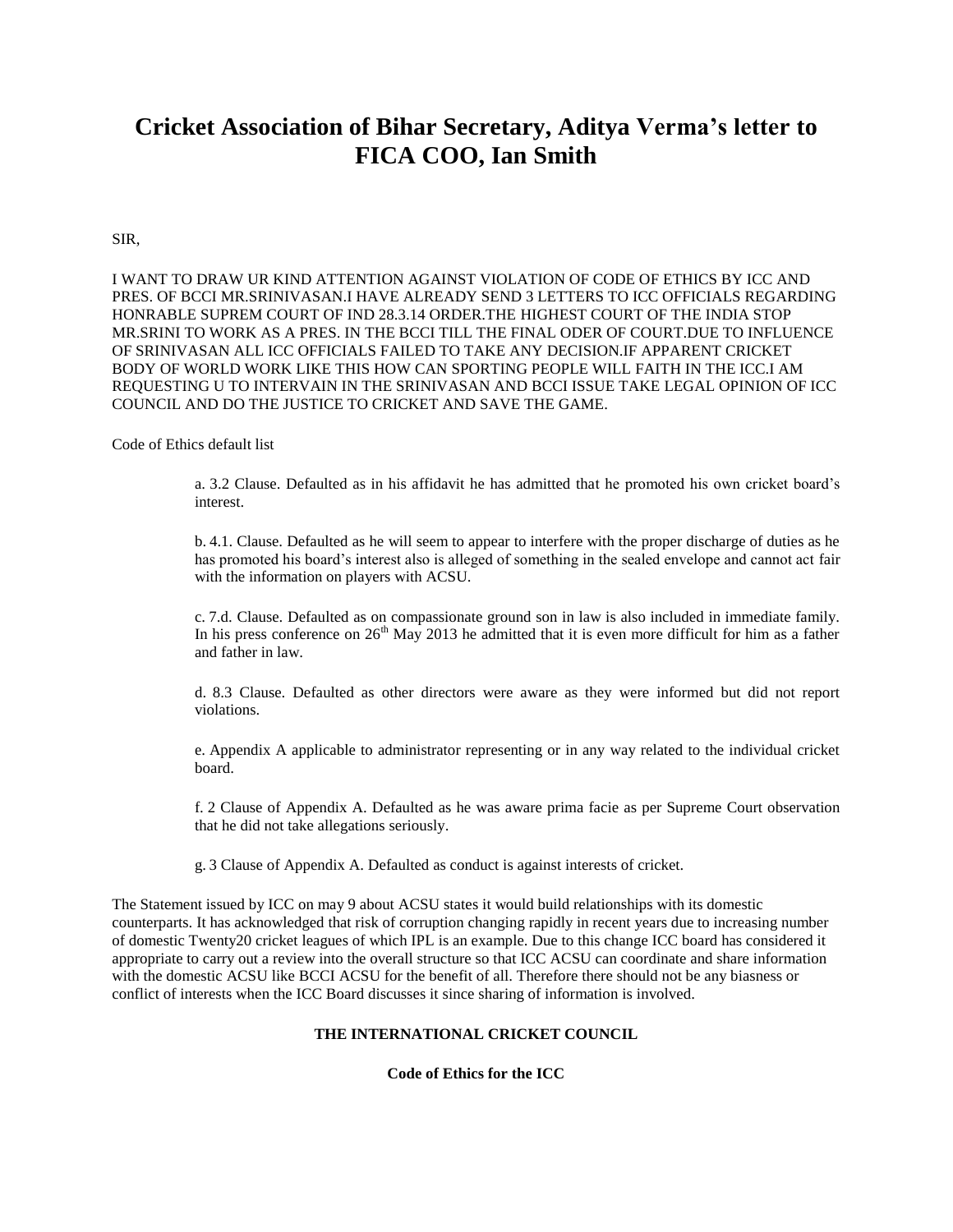## **1. Introduction**

1.1 The purpose of this Code of Ethics is to set out the rules that will govern the conduct of persons serving on the Executive Board of the ICC and/or any Associated Company, Members of all ICC Committees, including without limitation, Full Member Directors, Associate Member Directors, the President, the Chief Executive, the Vice-President all alternate directors, and all ICC staff. (Each referred to as Directors hereafter) It supersedes all prior and existing rules that are applicable to Directors.

1.2 The Code is adopted in response to issues raised in Lord Condon's Report on Corruption in International Cricket and in particular to address Recommendation No 22 of that report which requires the ICC to address conflict of interest issues for those who serve on the Executive Board.

1.3 The overriding objectives of the Code are to enhance the reputation of the ICC, to foster public confidence in the ICC's governance and administration of the sport of cricket worldwide and in particular to strengthen its authority to deal with corruption. As the guardians of the sport internationally and because Directors operate in the public spotlight, they are expected to conduct their affairs on a basis consistent with the great trust that has been placed in them. This requires their behaviour to conform to the highest standards of honesty, impartiality, equity and integrity when discharging their duties and responsibilities. Directors' actions must be dedicated to the promotion and development of the sport of cricket worldwide. The Code of Ethics should be read and understood as a minimum standard of acceptable conduct.

1.4 The ICC is to institute a process to administer the application and implementation of the Code and to consider any other matters relating to the Code or its subject matter. The Board of Directors shall appoint an Ethics Officer, who will have primary responsibility for this task. The Chairman of the Code of Conduct Commission and the ICC In House Lawyer will assist the Ethics Officer with his responsibilities. All information received by the Ethics Officer is highly confidential and will be treated as such.

#### **2. General Statement**

2.1 Each Director shall act in an honest and ethical manner. In order to facilitate the transparent operation of the ICC, conduct that gives the appearance of impropriety will also be unacceptable. Directors shall not engage in any conduct that in any way denigrates the ICC or harms its public image. No funds or assets of the ICC may be used for any unlawful purpose, and no Director may engage in unlawful conduct.

#### **3. Fiduciary Duties**

3.1 Each Director shall owe to the ICC a duty of care and loyalty. Specifically, each Director, shall discharge his duties (a) in good faith, (b) with the care an ordinarily prudent person in a like position would exercise under similar circumstances, and (c) in a manner that the director reasonably believes to be in the best interests of the ICC.

> 3.2 Directors shall at all times serve the interests of the ICC and the sport of cricket as a whole. Directors shall not promote their own (or a group of )Cricket Board's interests at the expense of the dignity, integrity or interests of the ICC or of the sport of cricket in general.

3.3 Each Director shall ensure that all ICC's assets and services are applied only in furtherance of, and in accordance with, the ICC's objectives and that they are not used other than for official ICC business.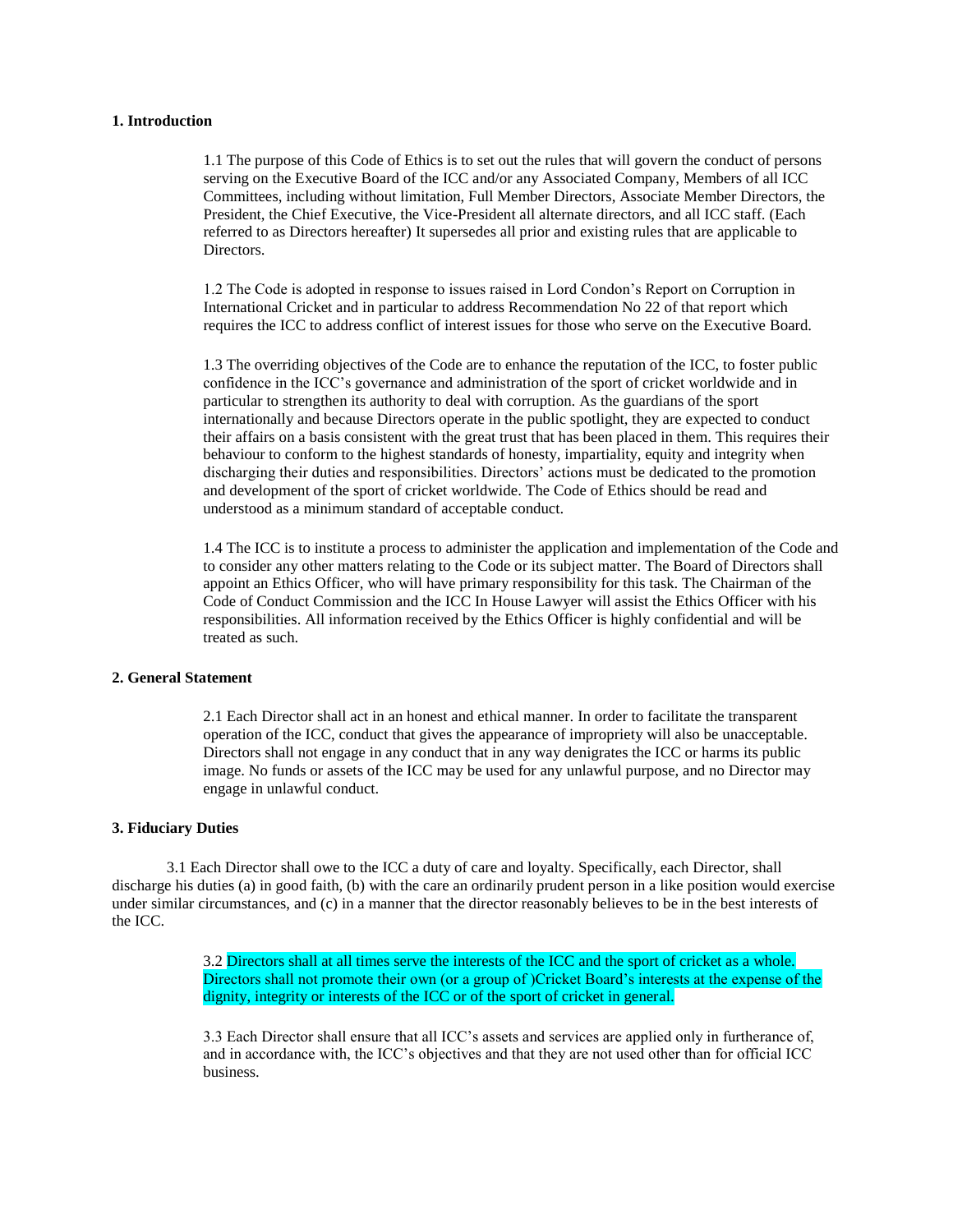## **4. Conflicts of Interest**

4.1 Directors must be free from any influence which might interfere or appear to interfere with the proper and efficient discharge of their duties, or which might be inconsistent with their duty of loyalty to the ICC. It is also the duty of Directors not to use their position with the ICC for personal advantage or gain. To that end no Director shall have an undisclosed conflict of interest.

4.2 Circumstances in which a conflict of interest would arise include:

- Material and direct personal involvement with sponsors, suppliers, vendors, contractors, venues, broadcasters, customers, such as, ownership of a material interest in such an entity; acting in any material capacity in such an entity, or acceptance of material payments, services or loans from such an entity.
- Ownership of property affected by ICC action or acquired as a result of confidential information obtained from ICC.
- Outside employment which might materially impact a Directors performance or efficiency in relation to his duties to the ICC.
- Outside activities in civic, professional or political organisations which might involve improper and unauthorised divulging of confidential information.

This list is not exhaustive, merely illustrative. Where a Director, either directly or indirectly, has such a conflict of interest or there is a potential for such a conflict of interest to arise, he shall:

1. Disclose the interest to the Ethics Officer, who shall have the authority to either (a) approve the conflict, or (b) refer the matter to the Board of Directors for further consideration; and

2. Excuse himself from any formal discussions related to the conflict of interest; and

3. Abstain from voting and from seeking to influence the vote on any matter related to the conflict of interest.

4.3 Pursuant to the provisions of the Code, if the Ethics Officer himself has any conflicts or potential conflicts then he shall make a declaration about those conflicts to the President of the ICC.

#### **5. Confidentiality**

5.1 Directors shall not disclose any facts, data or other information entrusted to them in confidence by virtue of their directorship of the ICC. Disclosure of any such information must not be for personal gain or benefit, nor should it be undertaken maliciously to damage the reputation of the ICC or any other person individually involved.

5.2 These duties of confidentiality will continue indefinitely or until such time that such information comes into the public domain, other than by breach of confidentiality obligation or until a director is required, by law, to disclose such information.

# **6. Gifts**.

6.1 Subject to clause 6.3 any individual gifts, benefits, hospitality or other advantages which are received by Directors, either directly or indirectly, which in any way relates to, or which arose as a result of, his position as a Director could be seen to potentially influence the judgment of the Directors in the discharge of their duties. Therefore, for the purposes of transparency, they must be disclosed to the Ethics Officer who will determine if the gift may be accepted.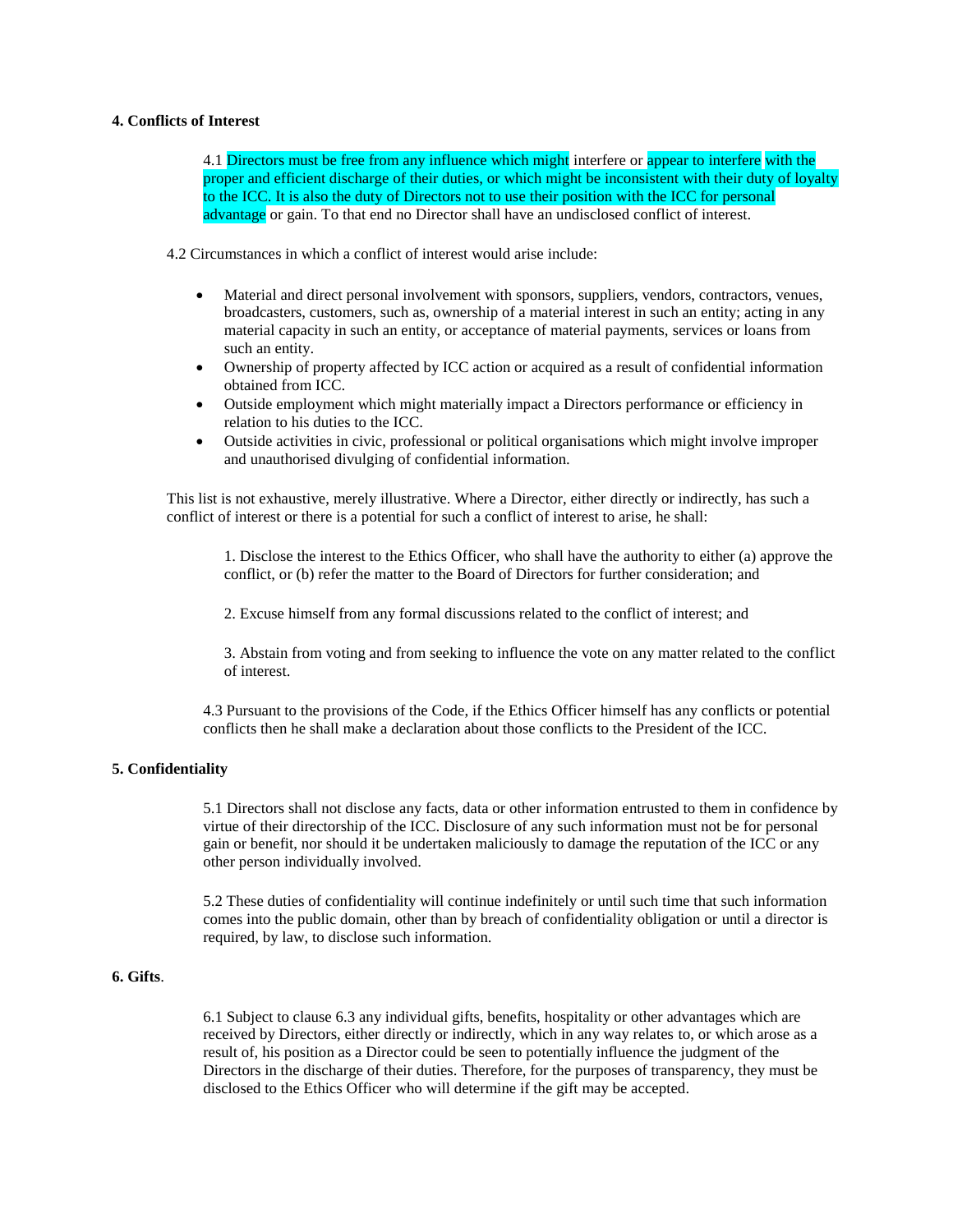6.2 The acceptance of a cash gift (in any form) is strictly forbidden. Directors should not accept a cash payment from any third party in consideration for any services provided by the ICC.

6.3 Gifts or hospitality that are, in the reasonable opinion of the recipient of such gift or hospitality, (individually or in aggregate) worth US\$100 or less (or the equivalent amount in any other currency) may be accepted without disclosure in accordance with clause 6.1 above. All other gifts and/or hospitality worth in excess of US\$100 (in the reasonable opinion of the recipient) must be disclosed by the recipient to the Ethics Officer immediately upon receipt (or disclosed in advance in the case of hospitality or any such similar benefit), and any failure to do so shall constitute a breach of the Code. In no event, however, may any such gift or hospitality (whether disclosed or otherwise) influence or appear to influence the recipient in the discharge of his official duties.

#### **7. Betting, Gaming or Gambling.**

7.1 No Director shall be engaged or involved in (whether directly or indirectly) any conduct listed, or analogous to conduct listed, in any of paragraphs 1.1 A to E or G to J of Appendix A ("**Relevant Matters for Investigation**") of the Terms of Reference of the Council's Code of Conduct Commission, a copy of which is attached hereto as Appendix A, (disregarding the fact that the Director is not a direct participant in any relevant Match as defined in that Appendix).

7.2

*(a)* No Director shall, either directly or indirectly bet or instruct, permit or enable any person for the benefit of any such Director to bet on the result, progress or conduct of any cricket match or cricket competition.

(b) No Director shall have any business association or enter into any business arrangement (whether formal or informal) with any person or company who has interests in gambling or any other form of financial speculation on the outcome of any sporting event anywhere in the world if such association or arrangement involves the payment of any monies to or by, or the conferring of any benefit(s) or advantages(s) upon or by, the Director either directly of indirectly for entering into such association or arrangement.

(c) As an exception to the previous sub-paragraphs a Director shall not be in breach of the Code if he is employed by, or has a business association with, a parent company which has a betting business as a subsidiary company (or is a business interest of any subsidiary company), provided that Director can show to the Ethics Officer (or to such person(s) to whom the Ethic Officer may refer the matter) both that he has no direct involvement with the betting business and also that he derives no direct or indirect benefit from the betting business, save that a fee payable to the Director referable to his being an officer of the parent company shall be acceptable under the Code.

(d) It is not permitted and a Director shall be in breach of this Code if a member of his immediate family (being a spouse, parent, sibling, son or daughter) has a controlling interest in a betting business, a substantial relationship with a betting business or is employed in the day to day operational control of a betting business.

(e) For the avoidance of doubt:

(i) the receipt of winnings by Directors as a result of successful gambling on any matter unconnected with cricket shall not its itself constitute a breach of the Code;

(ii) for the purposes of the Code references in sub-paragraphs (b) to (d) to business association, business arrangement, & a betting business shall encompass not only an actual business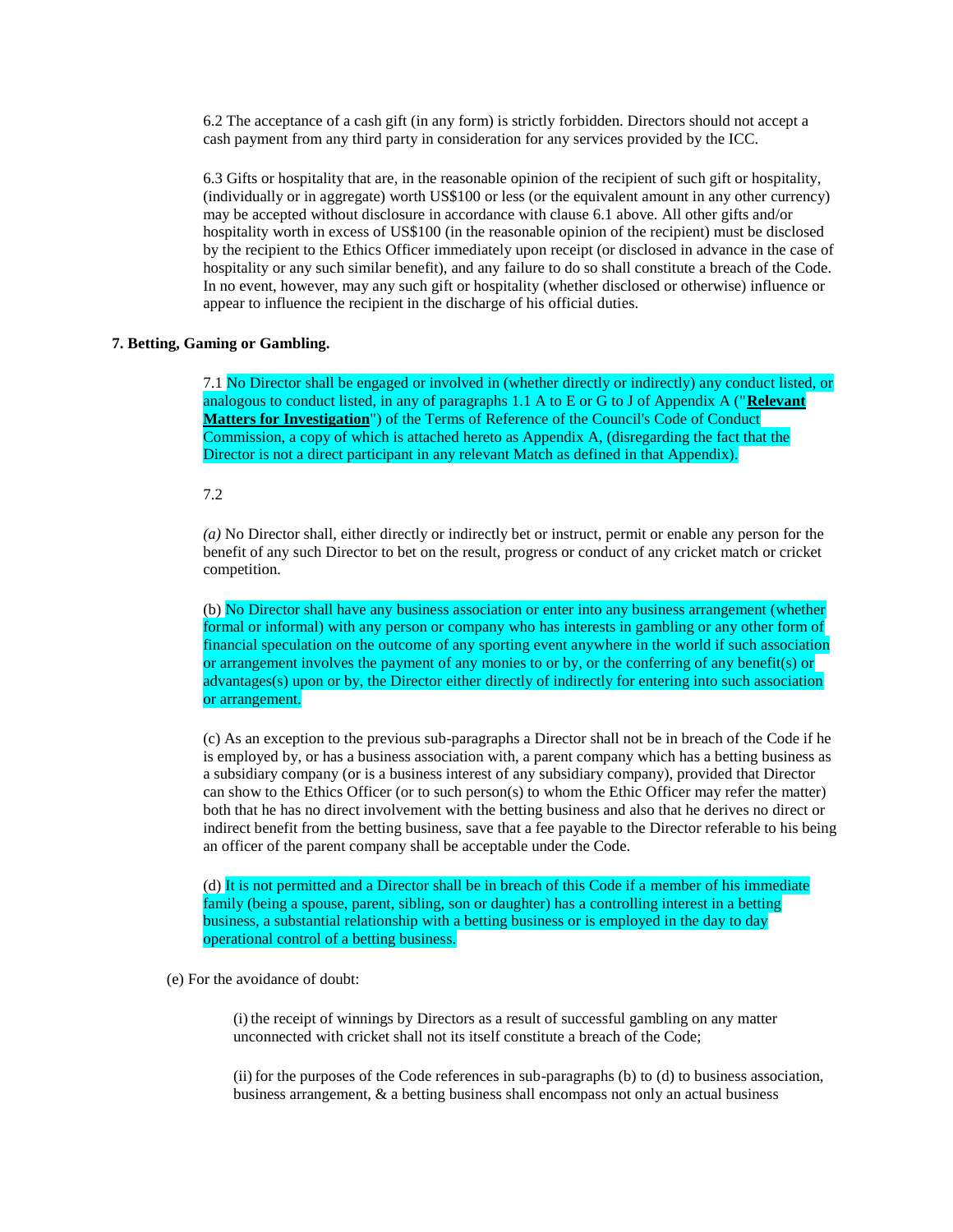association, business arrangement or betting business, but also an association, arrangement or business which is, in the opinion of the ICC Executive Board perceived as an association, arrangement, business or connection in any way with betting, gaming or gambling of any kind.

#### **8. Enforcement**

8.1 All Directors are expected to use good judgment, protect the spirit of cricket and abide by the Code of Ethics. Any violation may expose the Director and/or the ICC, to civil and criminal liability and may harm their reputation and therefore their ability to achieve their mission.

8.2 Anyone who violates the Code of Ethics may be subject to disciplinary measures. The Ethics Officer shall review all alleged violations of the Code of Ethics. If appropriate, the Ethics Officer will conduct an investigation, hold a hearing and also recommend sanctions, (including but not limited to a recommendation to remove a Director under Article 4.11 (f) of the ICC Memorandum and Articles) to the ICC Executive Board for its ultimate determination*.*

8.3 Each Director has the obligation not only to abide by the Code of Ethics, but also to report violations of the Code of Ethics when they become aware of them.

> 8.4 This policy serves as a framework to guide ethical conduct, but by no means covers every situation. If Directors are unclear about the requirements of this policy they should consult the Ethics Officer or The President. Directors have a responsibility to ask questions if they have doubts about a situation or proposed course of action.

Amended 3 July 2013

APPENDIX A

#### RELEVANT MATTERS FOR INVESTGATION AND RELEVANT PENALTIES

Whether, at any time after 1 July 1993, any player of a Cricket Authority's team participating in any Test Match, One Day International Match or representative cricket match (Match) or any umpire, referee, team official or administrator of any such Cricket Authority representing or in any way related to the Cricket Authority of any such Member Country

1) Has engaged in any of the following conduct:

A. Bet on any match or series of Matches, or on any event connected with any Match or series of Matches (Event), in which such player, umpire, referee, team official or administrator took part or in which the Member Country of any such individual was represented;

B. Induced or encouraged any other person to bet on any Match or series of Matches or on any Event or to offer the facility for such bets to be placed;

C. Gambled or entered into any other form of financial speculation on any Match or on any Event;

D. Induced or encouraged any other person to gamble or enter into any other form of financial speculation on any Match or any Event;

E. Was a party to contriving or attempting to contrive the result of any Match or the occurrence of any Event;